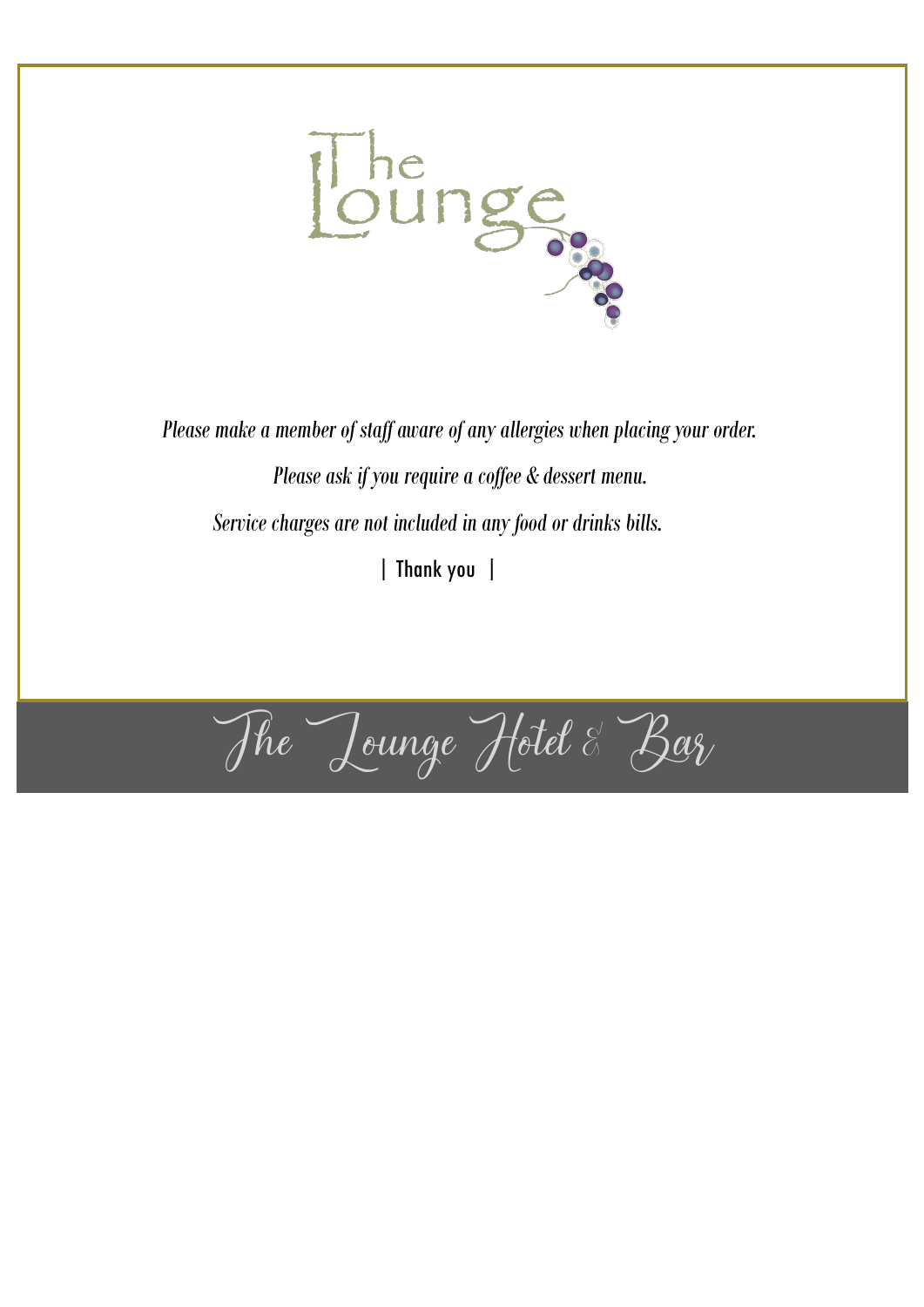*(Served 9am - 11am)*

BACON OR SAUSAGE BAP - £4.50 *Cumberland sausage OR dry cured bacon in an artisan roll*

> LOADED BREAKFAST BAP -£5.95 *Cumberland sausage, dry cured bacon, hash browns & fried egg*

SCRAMBLED & SMOKED - £7.95 *Scrambled eggs on sour dough toast with Scottish smoked salmon*

 VEGAN SHUKKA -£7.50 *(vgn) (\*nuts) Falafel cooked in lightly spiced tomato sauce, topped with Dukah, guacamole, tortilla chips & black salt*

GUINNESS RAREBIT -£7.50 *(v) Local toasted sour dough with Cumbrian cheddar & ale rarebit, cherry tomatoes & poached egg*

FULL CUMBRIAN -£8.95 *Cumberland sausage, dry cured bacon, black pudding, fried egg, tomato, mushroom, beans & hash brown*

TURKISH EGGS - £6.95 *(v) Smoked chilli butter fried eggs with garlic scented yoghurt, parsley & toasted sour dough* 

*Lounge homemade waffles topped with fresh strawberries, crushed meringue and warm Nutella sauce*

NUTELLA & STRAWBERRY WAFFLES -£6.95 *(v)* 

#### LEMON CHEESECAKE WAFFLES -£6.95 *(v)*

*Homemade waffles topped with mascarpone cheese, lemon sauce & crumbled shortbread*

RANCHERO WAFFLES -£6.95 *(v) Fresh homemade waffles with cheesy scrambled egg, smoky tomato salsa topped with jalapenos, coriander & lime juice*

BLT WAFFLES - £6.95 *A Lounge twisted BLT Bacon, leaves & tomato toasted between homemade crispy waffles finished off with poached egg,* 

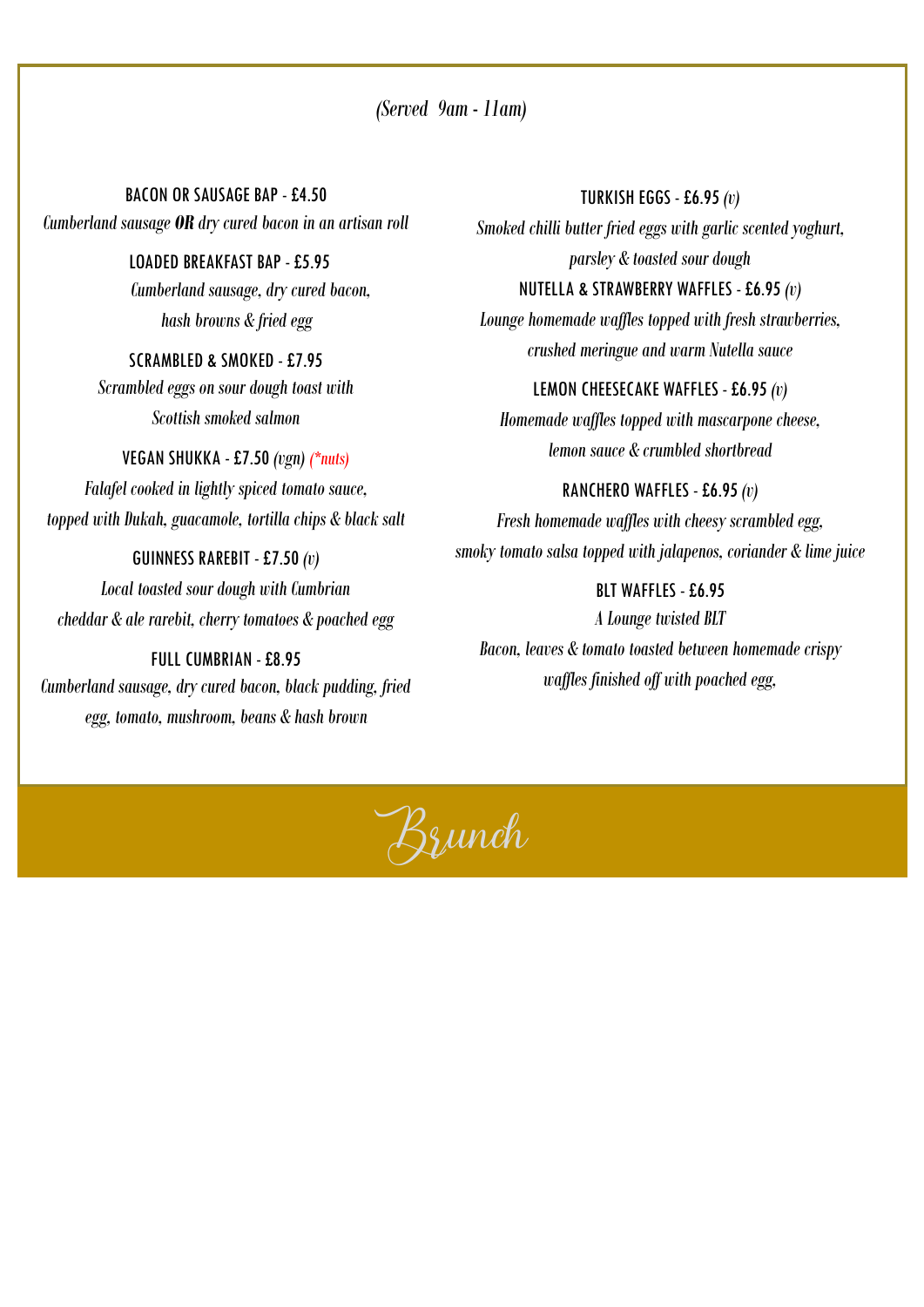Street Food

NASI GORENG GILA *(\*nuts) Indonesian fried rice with our nasi paste, vegetables, kicup manis, fried egg, pickled veg & sesame cucumber with a choice of either: Chicken £11.95 | King Prawn £12.95 |* 

*| Tofu £11.95 | All In £13.95* 

#### KATSU CURRY -£11.95

*Crispy chicken, Japanese style Katsu sauce finished with honey & soy sauce with pickled cabbage slaw and rice*

#### BAO BAO -£11.50

*Soft bao bao buns with crispy chilli prawns. Served with salt and pepper fries and Asian vinegar dip*

#### CANTONESE NOODLES - £10.95 *(\*peanuts)*

*Crispy beef strips sautéed with mushroom, carrots and onions in a Cantonese satay sauce* 

#### BUTTER CHICKEN MASSALA - £11.95

*Marinated chicken smothered in a creamy massala sauce, rice, naan bread, chilli relish & chopped salad* 

Kides

| Homemade Chips            | (v) | £4.25 |
|---------------------------|-----|-------|
| <b>Lounge Fries</b>       | (v) | £3.95 |
| <b>Sweet Potato Fries</b> | (v) | £4.95 |
| <b>Onion Rings</b>        | (v) | £4.50 |
| Slaw                      | (v) | £3.50 |
| Mixed Salad               | (v) | £3.50 |
| Rice                      | (v) | £3.50 |

Joaded Fries

STEAK FRIES - £10.95 *Crispy fries topped with steak, cheese sauce & chimichurri*

CHICKEN FRIES - £8.95 *Crispy fries topped with buttermilk chicken, garlic dressing, sriracha & spring onions*

CHILLI CHEESE FRIES - £9.50 *Crispy fries topped with homemade chilli, mozzarella & jalapenos*

Street Food & Sider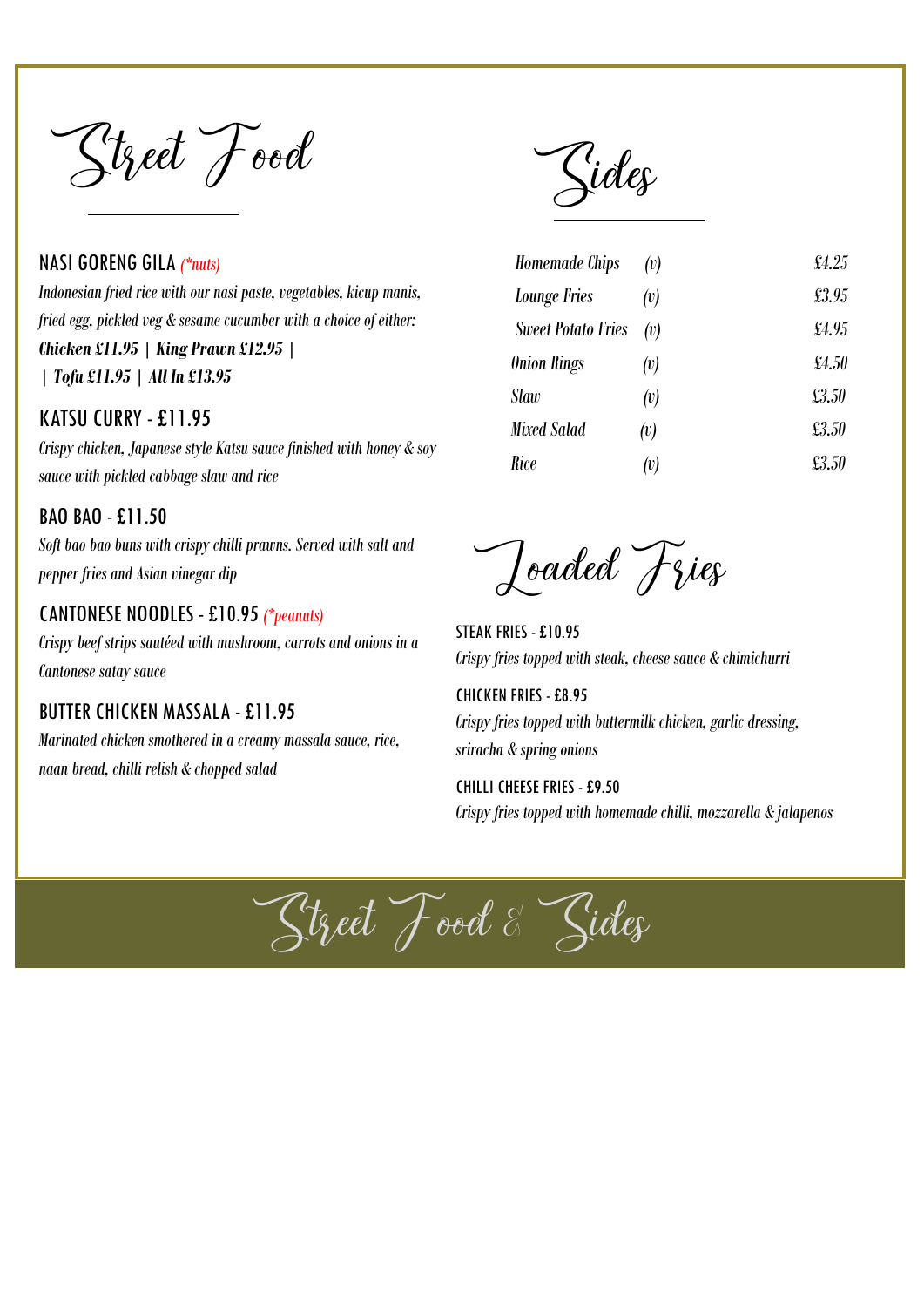Appetisess

GARLIC FLATBREAD - £5.95 *(v) Flatbread smothered with garlic butter, baked with mozzarella and drizzled with garlic dressing* HOUMOUS - £5.75 *(v) Homemade houmous, garnished with black olives & sea salt. Served with flatbread* MIXED OLIVES - £3.95 *(vgn) Lounge classic mixed olives*

BOMBAY or MEXICAN MIX - £3.50 *(v) (\*nuts)* 

"Small" Plates

FISH GOUJONS -£6.50 *Beer battered fish goujons with tartare sauce*

CHORIZO BRAVAS -£6.95 *Chorizo & potatoes cooked in tomato sauce with creamy garlic dressing and sour dough toast*

SALT & PEPPER SQUID -£6.95 *Asian seasoning & garlic mayo*

Hachos

All nachos are topped with sour cream, guacamole, tomato salsa & jalapenos

HARISSA VEG - £8.95 *(v) (\*nuts) Roasted veg, cheese sauce, spiced seeds & nuts*

CRISPY CHICKEN - £8.95 *Buttermilk chicken & cheese sauce*

SMOKY CHILLI BEEF - £8.95 *Smoky chilli beef with cheese sauce*

LAMB KOFTA -£6.95 *Fragrantly spiced, grilled & served with yoghurt dressing and pomegranate molasses* MOROCCAN FALAFEL -£6.50 *(v) Middle eastern spiced falafel. Served with tahini dressing and lemon wedge* 

BUTTERMILK CHICKEN -£6.95 *Classic Lounge buttermilk chicken with garlic mayo*

SOUVLAKI CHICKEN -£6.95 *With crumbled feta, Greek dressing & yoghurt*

<u> Z</u>aladş

STEAK & BLUE - £12.95 *Grilled fillet steak, sautéed new potatoes, blistered cherry tomatoes, crumbled blue cheese & leaves* 

CHICKEN & CHORIZO - £12.50 *Sautéed chorizo, new potatoes, grilled marinated chicken, mixed leaves and chopped salad with balsamic glaze*

MOJO PRAWNS -£7.50 *Cuban style, pan roasted king prawns & potatoes with lime, orange juice, chilli & sour dough toast*

MAC 'N' CHEESE -£6.95 *(v) Mac & cheese, crispy breadcrumbs, parmesan & leaf salad*

HALOUMI FRIES-£6.50 *(v) On a bed of salad with chimichurri & chilli relish*

Starters & Japas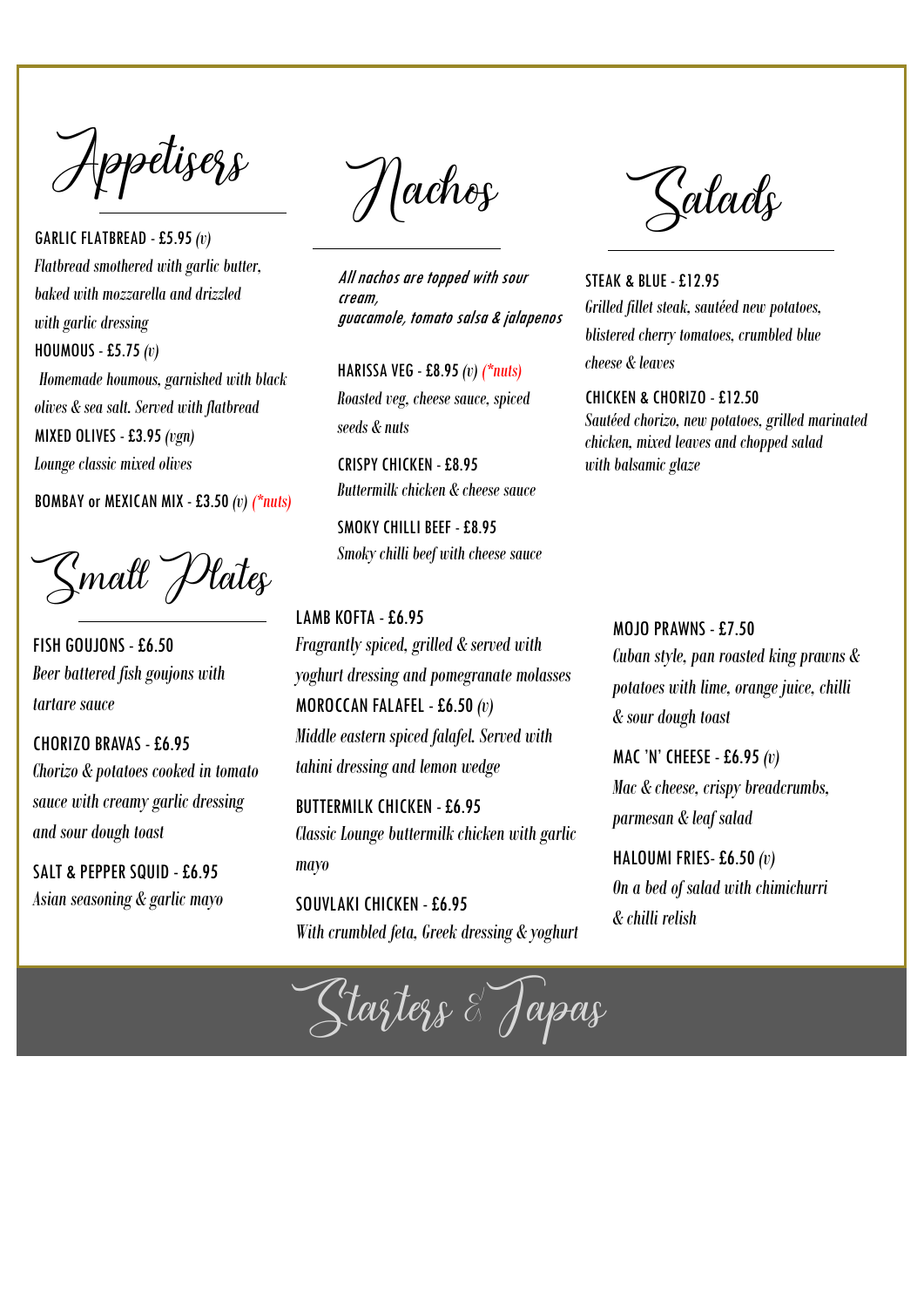Burgers &<br>Sandwiches

THE DEXTER -£12.95 *The unique flavour of locally reared Lakeland Dexter beef, farmhouse cheddar, fried onions, bacon, tomato chutney, lettuce, pickles & Lounge burger sauce.* 

### THE NEW YORKER - £14.50

*Brisket burger, steak, stilton, burger sauce, damson chutney and coleslaw*

### DIRTY HARRY -£13.50

*Brisket burger, crispy buttermilk chicken, bacon, burger cheese, burger sauce and garlic mayo*

Lounge Pizzas

*All our homemade burgers & sandwiches are served in a Artisan roll unless otherwise stated. With a choice of any of the following:* Lounge Fries | Handcut Chips | Side Salad | Sweet Potato Fries *(95p supp)* | | Parmesan Fries *(95p supp)* | Haloumi Fries *(£1.95 supp) |* 

### THE BURGERLESS - £10.95 *(vgn)*

*Vegan burger, vegan cheddar, vegan mayo, chilli relish, jalapenos, lettuce and tomato. Served in a vegan bun.* 

FISH FINGER SANDWICH - £10.50 *Fish goujons, pickles, lettuce & tartare sauce*

CHICKEN STACK - £12.95 *Souvlaki chicken, bacon, smoked cheddar, smoky salsa, lettuce, tomato & Lounge burger sauce* 

## CHICKEN SHAWARMA FLATBREAD -£11.95

*Flatbread with shawarma chicken, chopped salad, garlic mayo, chilli jam and tahini dressing*

*Our hand stretched Artisan pizzas are approx. 12inch, freshly baked in our stone based pizza oven. Our take on authentic Italian recipes using high quality ingredients, each of our pizza bases are topped with Italian tomato sauce and diced mozzarella.* 

#### MARGHERITA - £11.50 - *Heirloom tomatoes and fresh basil (v)*

FUNGHI & FORMAGGIO -£13.50 - *Chestnut mushrooms, Italian hard cheese, truffle oil and topped with fresh rocket (v)* 

CRUDO & GRANA - £13.95 - *Prosciutto ham and Italian hard cheese.* 

*"Hawaiian" Pineapple on a pizza right or wrong? You decide! Served with a side of homemade pineapple salsa*

FORMAGGIO DI CAPRA -£13.95 - *Goats cheese, Clair's red onion marmalade, finished with fresh rocket (v)* 

SALSICCIA E PEPERONCINO - £14.50 - *Sliced Italian Salsiccia, fresh red chillies and a drizzle of chilli oil*

Burgers & Pizzas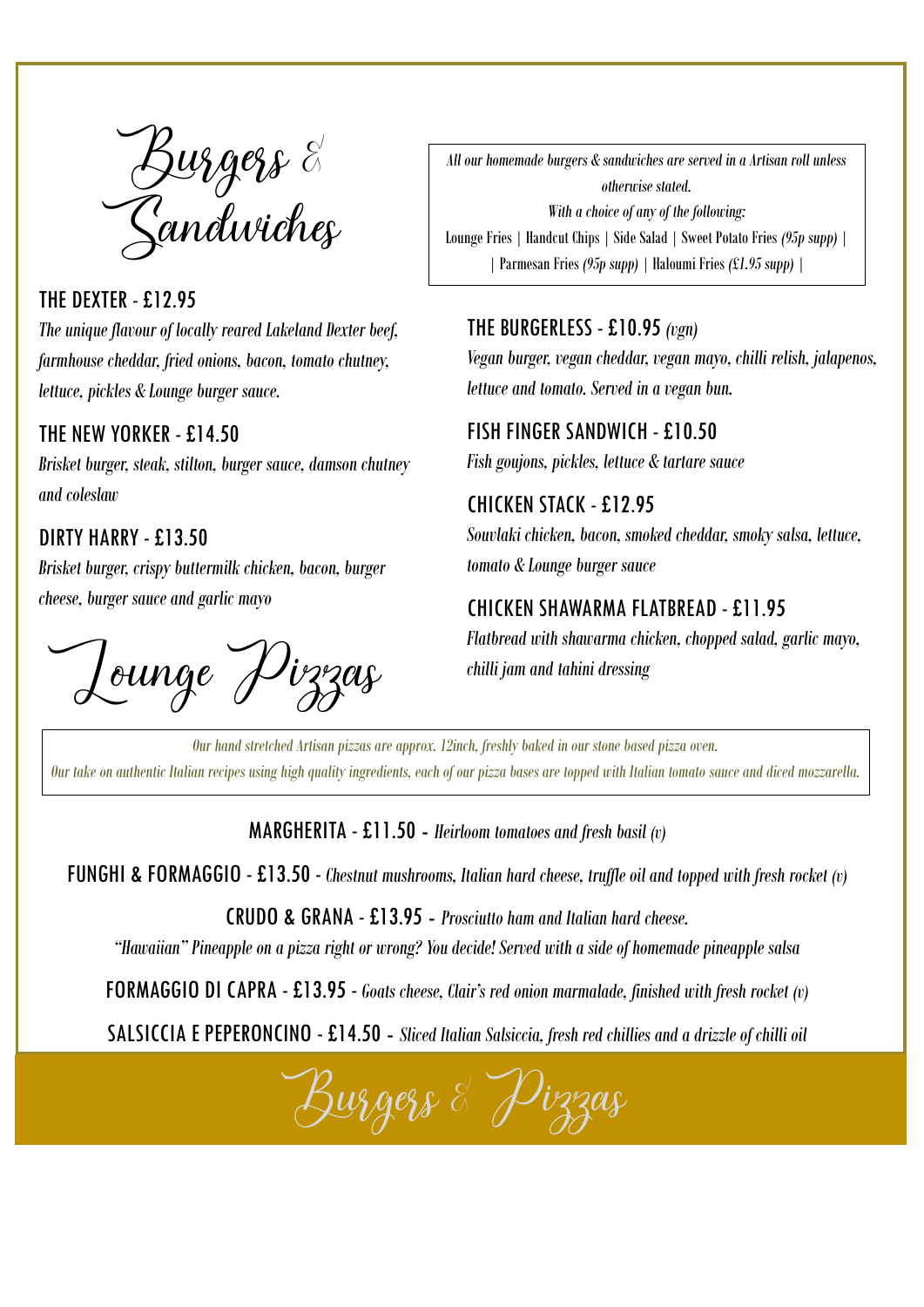Gin House

Hendricks & Cucumber - £5.95 *Served with cucumber tonic*

Brockmans and Blueberries - £5.95 *Served with regular tonic*

Tanqueray, Chargrilled Lemon and Rosemary - £6.25 *Served with fever tree tonic*

Bloom and Strawberries - £5.95 *Served with elderflower tonic*

[] /ines

**125ml Bottle**

Prosecco Spumante  $£4.75$  £22.95 **Prosecco Rose £4.95 £23.95**

SPARKLING

**Guy de Chassey Grand Cru £45.00**

#### RED

|                                                                 | 125ml |       | 175ml 250ml | Bottle |
|-----------------------------------------------------------------|-------|-------|-------------|--------|
| Arco Tinto - Spain                                              | £3.95 | £4.75 | £6.25       | £17.95 |
| <b>El Campesino</b> - <i>Chile</i><br><b>Cabernet-Sauvignon</b> | £4.25 | £4.95 | £6.50       | £18.95 |
| Sanzoana - Romania<br>Merlot                                    | £4.25 | £4.95 | £6.50       | £18.95 |
| <b>The Accomplice</b><br>Shiraz - Australia                     | £4.50 | £5.25 | £6.95       | £19.50 |
| <b>Le Grand Noir</b><br><b>Spain Malbec</b>                     | £4.75 | £5.50 | £7.25       | £19.95 |
| Altos De Baroja Rioja<br>Spain                                  |       |       |             | £23.95 |
| <b>Nero Paso</b><br>ltaly                                       |       |       |             | £26.95 |
| <b>Primitivio del Salento Mucchietto</b><br>ltaly               |       |       | £25.95      |        |
| <b>Ruca Malen Malbec</b><br>Argentina                           |       |       |             | £27.95 |

Ciders and Low Alcohol

Heineken Zero 0% -£3.60 Inches Cider - UK 4.5% £4.50 Old Mout Berries & Cherries -£4.50 Rekorderlig -4% -£4.50 Tirril Brewery Cumbria Old Faithfull Golden Ale 4.0% - £4.95 Premium Pilsner 5.0% GF - £4.95

Draft Lager & Beer Birra Moretti - Italy 4.6 % - £4.75 Tiger - Singapore 5% - £4.50 Heineken Silver - Netherlands 4% - £4.25 Heineken - Netherlands 5.0% - £4.75 Guinness - Dublin 4.2% - £4.50 John Smiths - UK 3.6% - £3.70 **BOTTLES** Sol - Mexico 4.5% - £3.95 Desperados - Netherlands 5.9% - £3.95 Budweiser - America 5.0% - £3.95 Peroni (Gluten Free) - Italy 5.1% - £3.95

**WHITE** 

|                                                               | 125ml | 175ml | 250ml | <b>Bottle</b> |
|---------------------------------------------------------------|-------|-------|-------|---------------|
| <b>Arco Bianco</b><br>Spain                                   | £3.95 | £4.75 | £6.25 | £17.95        |
| Cecilia Beretta<br>Pinot Grigio - Italy                       | £4.25 | £4.95 | £6.50 | £18.95        |
| <b>The Accomplice</b><br>Chardonnay - Australia               | £4.50 | £5.25 | £6.95 | £19.50        |
| Pacifico Sur - <i>Chile</i><br>Savvignon Blanc                | £4.50 | £5.25 | £6.95 | £19.50        |
| <b>Black Cottage</b><br>Sauvignon Blanc NZ                    |       |       |       | £22.95        |
| <b>Torley Vineyards Gruner Vetliner</b><br>Hungarian          |       |       |       | £22.95        |
| <b>Pouilly-Fuisse</b><br><b>Maison Auvigue 2009</b><br>France |       |       |       | £39.95        |
| <b>ROSE</b>                                                   |       |       |       |               |
|                                                               | 125ml | 175ml | 250ml | <b>Bottle</b> |

|       |                                                       |        |       | 125ml 175ml 250ml |       | <b>BOTTIE</b> |
|-------|-------------------------------------------------------|--------|-------|-------------------|-------|---------------|
| 26.95 |                                                       |        |       |                   |       |               |
|       | Pinot Blush - Italy                                   |        | £3.75 | £4.85             | £6.50 | £18.50        |
| 25.95 | <b>Frocks &amp; Thrills</b><br><b>White Zinfandel</b> | - IISA | £3.95 | £4.75             | £6.25 | £17.95        |
| 27.95 | <b>Vina Mariposa</b><br>Spain                         |        | £3.95 | £4.75             | £6.25 | £17.95        |

Beez  $\stackrel{\scriptstyle >}{\scriptstyle\sim}$   $\mathcal{H}/$ ine